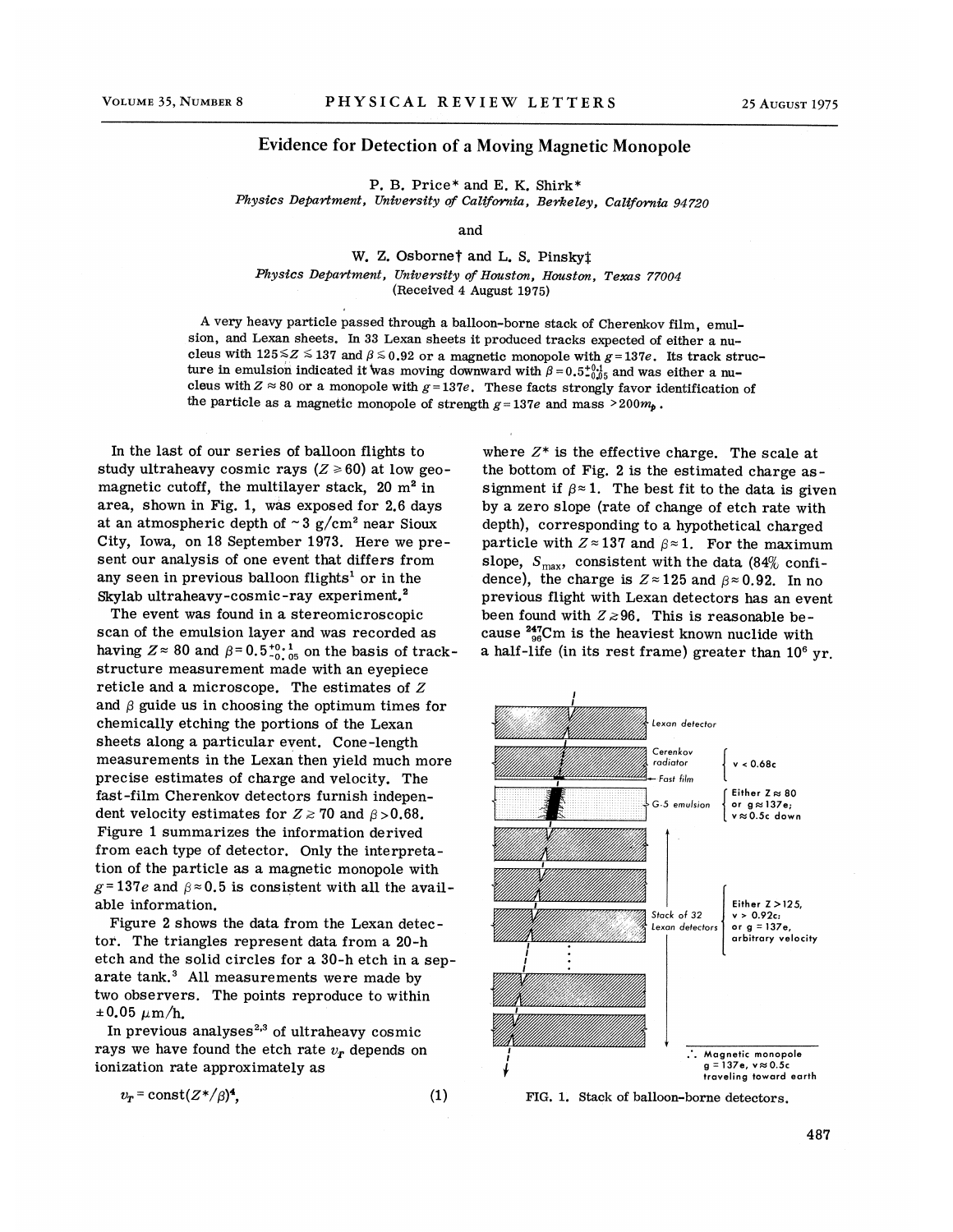

FIG. 2. Etch-rate data. See text. Emulsion data rule out dashed curve or any fit to a nucleus with  $\beta > 0.5^{+0.1}_{-0.05}$ .

The dashed curve in Fig. 2 shows the best fit to the data for a nucleus of  $Z=96$ ; its velocity must be ~0.75c; its slope is ~18 times  $S_{\text{max}}$ . The ionization rate of a magnetic monopole of strength zation rate of a magnetic monopole of strength<br>g is given<sup>5-7</sup> by replacing  $Z*e$  by  $g\beta$ , so that for a monopole Eq. (1) must be replaced by

$$
v_T = \text{const}(g/e)^4. \tag{2}
$$

The solid line in Fig. 2 is consistent with a monopole of strength twice the minimum strength  $g_0$  $=\frac{\hbar c}{2e}$  = (137/2)e of Dirac's hypothetical magnetic monopole. $4$  Thus, the etch-rate data admit of only two alternatives:

(1) The particle was a nucleus with  $Z \ge 125$ ,  $\beta$  $\ge 0.92$ .

(2) The particle was a monopole with  $g = 137e$ and any velocity sufficient to penetrate the 1.6  $g/cm^2$  stack.

The data from the nuclear emulsion and Cherenkov film enable us to reject the first alternative. One of us<sup>8</sup> has extended the track model of Kobetich and  $Katz<sup>9</sup>$  and their electron-energy-deposition algorithm<sup>10</sup> to obtain detailed predictions of ion-track structure from the track core out to the maximum lateral extent of the  $\delta$  rays for wide ranges of Z and  $\beta$ . Subsequently, we<sup>11</sup> modified



FIG. 3. Method of estimating charge and velocity from track structure in emulsion. See text. Numbers along curves give  $\beta = v/c$ .

these calculations to include the Mott cross sec $tion<sup>12</sup> rather than the Rutherford cross section.$ These results are in agreement with our accumulated experience from almost 100 ultraheavy-cosmic-ray events, and allow us to predict monopole-track structure by the substitution  $Z^* = 137\beta$ . Katz and Butts<sup>7</sup> predicted monopole-track core widths based on the Rutherford cross section, but did not consider structure outside of the core region. A useful way to display our results is to plot  $R_1$ , the radius at which the probability of grain development is 0.4 versus  $R_2$ , the radius at which the probability of grain development is 0.001.  $R_1$  corresponds to the core radius and  $R_2$ to the limit of visual perception of a signal above background. Figure 3 contains results for  $Z=30$ , 70, and 110, and for a monopole with  $g = 137e$ .

Because of the steepness of the track,  $R_1$  could not be measured accurately but was  $\sim 6 \mu$ m. The observed  $R_2$  was 55  $\mu$ m, consistent with a monopole with  $\beta \approx 0.5$ , but totally inconsistent with the  $R<sub>2</sub>$  (130  $\mu$ m) expected for a nucleus with  $Z>125$ and  $\beta > 0.92$ . Observations of Fe tracks that stopped in the Lexan showed that the emulsion had normal sensitivity.

Our measurements show that, among the identifiable individual 5 rays, downward-directed tracks outnumber upward-directed tracks by at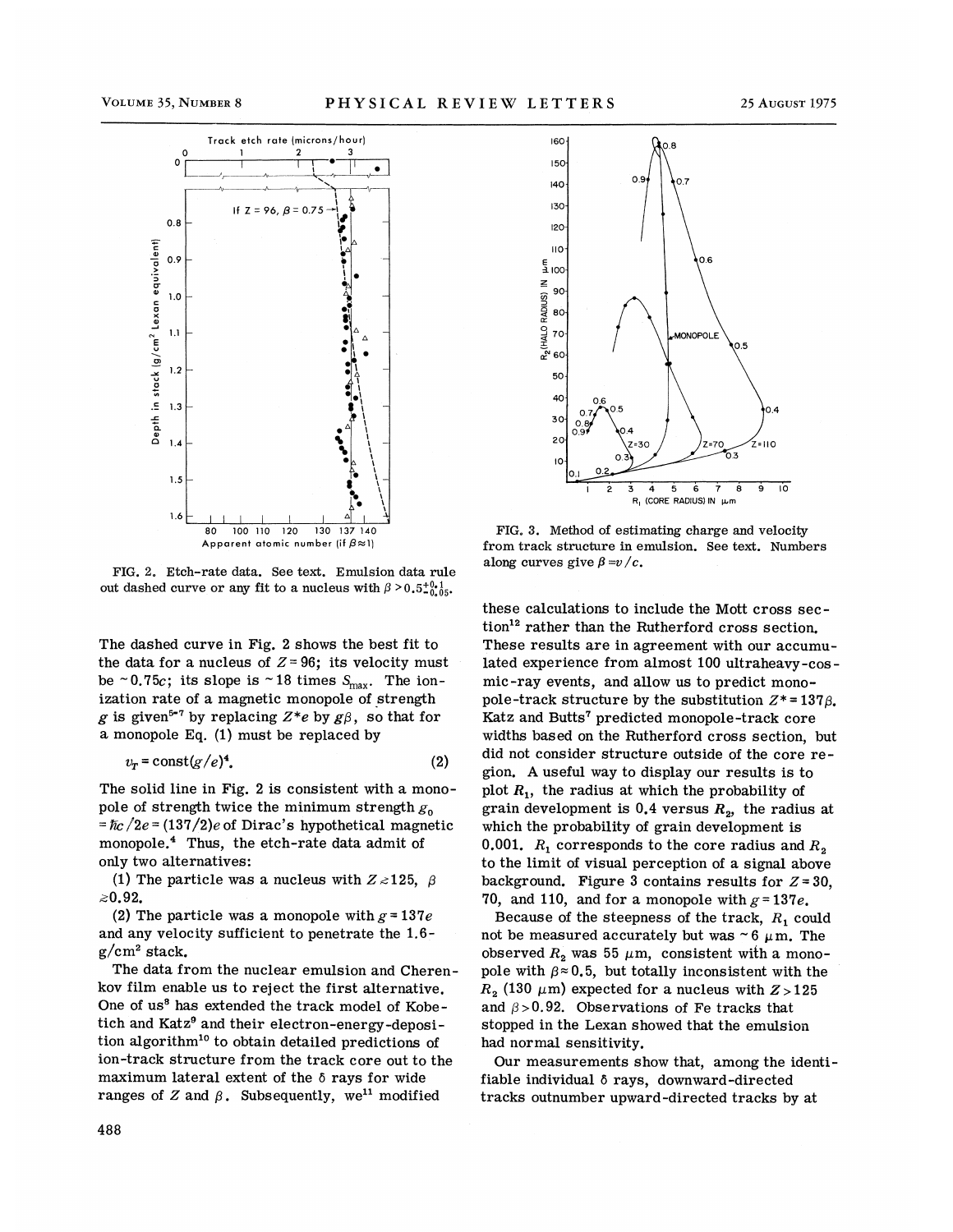

FIG. 4. Photomicrographs of the monopole track in (a) a Lexan sheet (epoxied, sliced, and viewed edge-on), and (b) G-5 emulsion (viewed nearly vertically). In (c), note the greater lateral extent of  $\delta$  rays from a nucleus with  $Z \approx 92$  and  $\beta \approx 0.6$ .

least 5 to 1. We conclude that the monopole was moving downward.

Figure 4 shows photomicrographs of the monopole track in one sheet of Lexan and in the emulsion, together with a photomicrograph of the track of the heaviest nucleus found in the flight. From its  $R_1$  (~5  $\mu$ m) and  $R_2$  (110  $\mu$ m) in emulsion it was estimated to have  $Z \approx 95,\,\,\,\beta \approx 0.65.\,\,$  It came to rest in the Lexan stack. Measurements of its etch pits showed that  $Z \approx 92$  and  $\beta \approx 0.6$  at the emulsion.

A fast-film Cherenkov detector consisting of a thin plastic Cherenkov radiator, coated with Eastman Kodak 2485 film, records an elliptical image at the trajectory of a charged particle of  $Z\approx70$ and  $\beta > \beta_{\text{crit}} = n^{-1}$ , where *n* is the refractive index of the radiator.<sup>3, 13</sup> The intensity of the image is of the radiator.<sup>3, 13</sup> The intensity of the image is proportional to  $(Ze)^2(1 - n^{-2}\beta^{-2})$  for a charged particle and to  $g^2(n^2 - \beta^{-2})$  for a monopole. We have examined the appropriate region of our fast-film Cherenkov detector and have found a small ion-

ization spot but no elliptical Cherenkov image. Eight other regions traversed by high-energy, high-Z nuclei during this flight showed normal Cherenkov images. We conclude that the particle in question had a velocity  $\beta \leq 0.68$  in the Cherenkov radiator.

Independent of all details of calibration of response of the Lexan and the emulsion, the essence of our observations is that we have found a particle of velocity  $\sim 0.5c$  that ionized heavily and at a constant rate as it slowed down through 1.6  $g/cm^2$  of matter. This constancy of ionization rate was first shown by Dirac<sup>4</sup> to be a property of magnetic monopoles. A particle with only electric charge and velocity 0.5c would have to have an enormous ratio of mass to charge to fit the data (>10<sup>4</sup> proton masses and  $Z \approx 70$ ). Neither a Lee-Wick abnormal nucleus<sup>14</sup> nor a small, charged black hole<sup>15</sup> is consistent with the evidence.

We conclude that we have detected a magnetic monopole of strength  $g = 137e$  and velocity  $(0.5^{+0.1}_{-0.05})c$ . In order to penetrate the  $\sim 1$ -g/cm Lexan stack its energy must exceed 32 Gev, which means that its mass must exceed  $\sim$  200 proton masses. Its existence rules out the existence of free quarks or other fractionally charged particles.

Based on this one event out of numerous balloon flights and one satellite exposure of large detectors of heavily ionizing particles, the flux of monopoles of strength 137e near the top of the atmosphere with velocity sufficient to penetrate atmosphere with velocity sufficient to penetrate<br>track detectors is  $\sim 10^{-13}$  cm<sup>-2</sup> sec sr. The apparent conflict between this flux and the negative results obtained in previous monopole searches<sup>16</sup> places strong constraints on the properties of monopoles.

We thank G. Blanford, H. H. Heckman, R. Smith, J. Teague, and W. Wagner for assistance; Clark Goodman, D. Hagge, and D. Kurz for support; and S. Ahlen, L. Alvarez, B. G. Cartwright, G. Tarlé, and L. W. Wilson for discussions.

<sup>1</sup>M. H. Israel, P. B. Price, and C. J. Waddington, Physics Today 28 (5), 23 (1975); P. H. Fowler, in Proceedings of the Thirteenth International Conference on Cosmic Rays, Denver, Colorado, 1973 (Univ. of Denver, Denver, Colo., 1973), Vol. 5, p. 3627.

<sup>\*</sup>Work supported by National Aeronautics and Space Administration Grant No. NGR 05-008-876 and U. S. Energy Research and Development Administration Contract No. AT (04-8)-84.

<sup>)</sup>Work supported by National Aeronautics and Space Administration Grant No. NGR 44-005-041.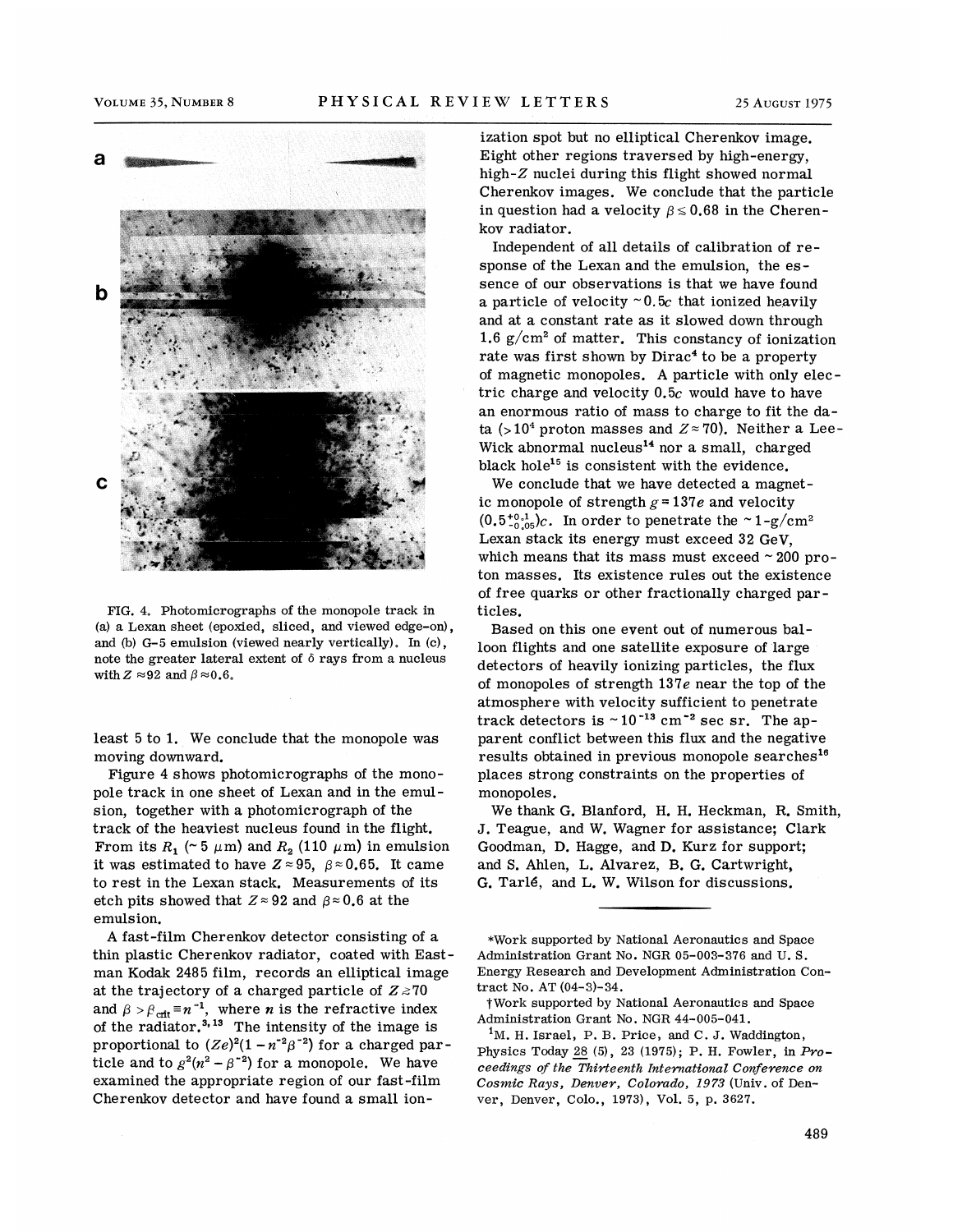${}^{2}E$ . K. Shirk and P. B. Price, to be published.

~E. K. Shirk, P. B. Price, E.J. Kobetich, W. Z.

Osborne, L. S. Pinsky, R. D. Eandi, and R. B. Rushing, Phys. Bev. D 7, 3220 (1978).

 ${}^{4}P$ . A. M. Dirac, Proc. Roy. Soc. (London), Ser. A 133, 60 (1931), and Phys. Rev. 74, 817 (1948).

 $\overline{^{5}H}$ . J. D. Cole, Proc. Cambridge Philos. Soc. 47, 196 (1951).

E. Bauer, Proc. Cambridge Philos. Soc. 47, 777 (1951).

 ${}^{7}$ R. Katz and J. J. Butts, Phys. Rev. 137, B198 (1965).

 $8W.$  Z. Osborne, unpublished results.

<sup>9</sup>E. J. Kobetich and Robert Katz, Phys. Rev. 170, 405 (1968}.

 $^{10}E$ . J. Kobetich and R. Katz, Nucl. Instrum. Methods

71, 226 (1969).

 $^{71}$ W. Z. Osborne and J. L. Lacy, to be published.  $12$ J. A. Doggett and L. V. Spencer, Phys. Rev. 103, 1597 {1956).

 $^{13}$ L. S. Pinsky, R. D. Eandi, W. Z. Osborne, and R. B. Rushing, in Proceedings of the Twelfth International Conference on Cosmic Rays, Hobart, Australia, 1971 (Univ. of Tasmania Press, Hobart, Australia, 1971), Vol. 4, p. 1680.

 $^{14}$ T. D. Lee and G. C. Wick, Phys. Rev. D 9, 2291 (1974).

 $^{15}$ S. Ahlen and G. Tarlé, private communication.

 $^{16}$ For a compilation of searches up to 1971, see P.H. Eberhard, R. R. Ross, L. W. Alvarez, and R. D. Watt, Phys. Rev. D 4, 3260 (1971).

## Experimental Signature of Scaling Violation Implied by Field Theories

Wu-Ki Tung\*

Enrico Fermi Institute, Department of Physics, University of Chicago, Chicago, Illinois 60637 (Received 18 March 1975)

Benormalizable field theories are found to predict a surprisingly specific pattern of scaling violation in deep inelastic scattering. Comparison with experiments is discussed. The feasibility of distinguishing asymptotically free field theories from conventional field theories is evaluated.

A problem of central importance in particle physics today is to understand the gross scaling behavior of the structure functions in deep inelastic lepton-hadron scattering and to pin down the pattern of violation of strict scaling, if any. Much effort has been spent in studying this problem in the general framework of renormalizable field theories.<sup>1</sup> This raised the exciting possibility of gaining crucial evidence toward answering the long-standing question of whether renormalizable field theories are viable as the underlying theory for hadron physics. The bases for this hope are as follows: (i) Strict Bjorken scaling is incompatible with renormalizable field theories (except in the trivial case of free particles)<sup>2</sup>; (ii) techniques have now been developed to extract from these theories $34$ <sup>4</sup> the expected pattern of scaling violation which can be confronted with experiment.<sup>5</sup>

Assuming the answer to the question posed above turns out to be yes, a second interesting question to ask is: Can the data further distinguish which class of field theories is the relevant one for hadron physics' Here I have in mind, in particular, the conventional type (CT) versus the much publicized asymptotically free (AF) field theories.<sup>5</sup>

An evaluation of the prospect for resolving

these important issues by forthcoming experiments cannot be made until the expected patterns of scaling violation are systematically analyzed. Here I carry out such an analysis and compare the results obtained for the two types of theories with available data as well as with each other. These studies indicate great promise for gaining insight into the questions raised; they also identify crucial features to be looked for in the next generation of experiments.

For definiteness, throughout this paper we shall be concerned with the well-known structure function  $\nu W$ , which we simply denote by  $F(x,q^2)$ , where  $x = q^2/2M\nu$ . It is one of the two independent spin-averaged current correlation functions  $\langle N|J^{\mu}(z)J^{\nu}(0)|N\rangle$ , where  $J^{\mu}$  is the electromagnetic current operator.<sup>1</sup> The scaling-limit behavior of  $F(x,q^2)$  can be studied in renormalizable field theories by the technique of Wilson expansion' of the operator product  $J^{\mu}(z)J^{\nu}(0)$  and the application of the Callan-Symanzik equation to the coefficient functions in this expansion.<sup>3</sup> Contact with experiment is made through the moment integrals

$$
\int_0^1 dx \, x^{n-2} F(x, q^2) = M(n, q^2).
$$
 (1)

Typically, CT theories imply the following high-